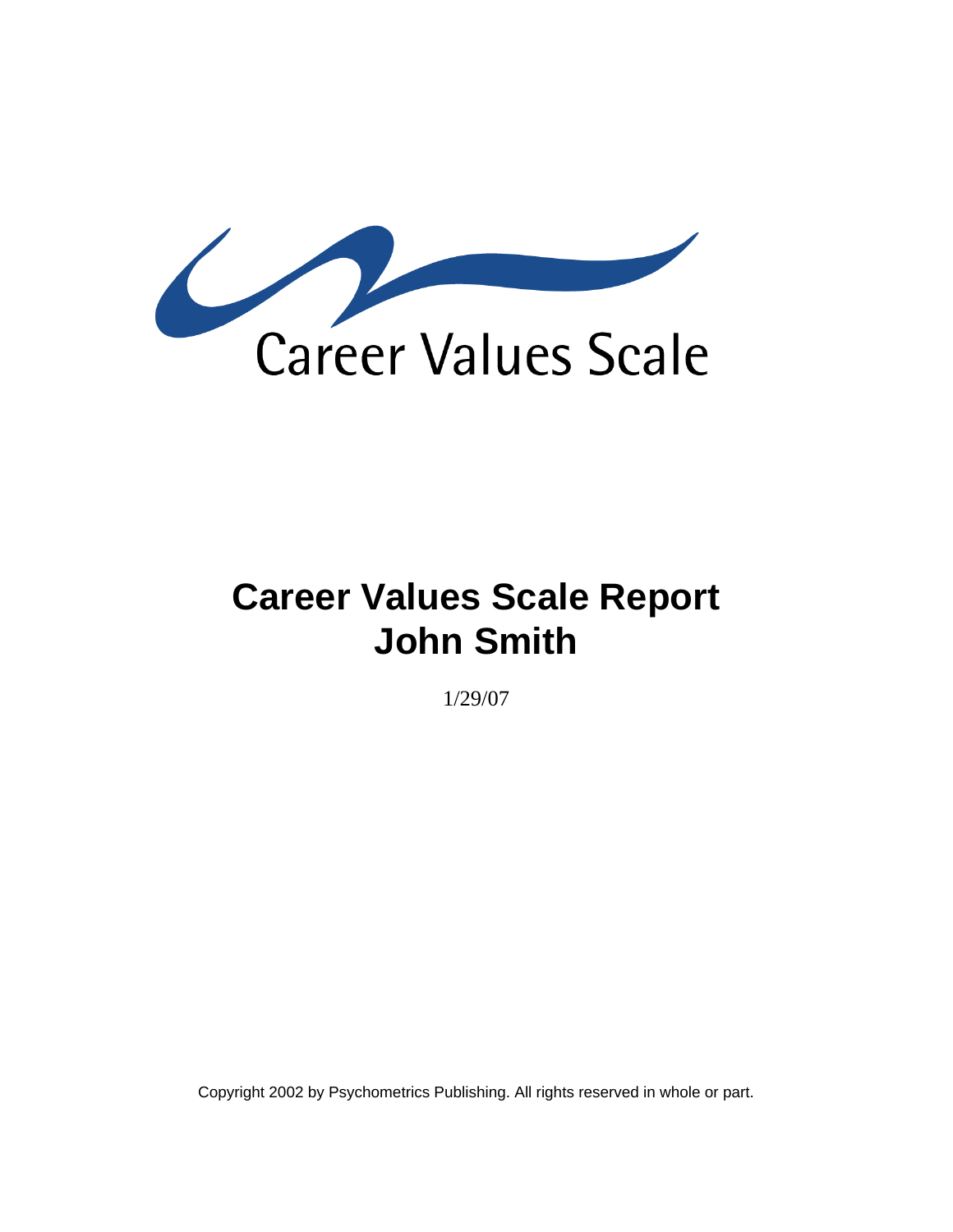### **About this report**

This report provides a summary of your responses to the Career Values Scale (CVS). The CVS describes key features of your personal value system as it applies to careers and work. The Career Values Map is designed to provide you with information and advice that is useful for exploring career and work life. When looking at your career or work it is important to think about your values. Career values are aspects of the work world that are important to you. As such they are good indicator of what you will find satisfying and rewarding. Knowing what your career values are will help you decide what kind of job or career you might like to explore or what kind of work environment you might enjoy.

Inside this report are descriptions of ten career values: Service Orientation, Teamwork, Influence, Creativity, Independence, Excitement, Personal Development, Financial Rewards, Prestige and Security. Your report contains descriptions of what is important to you, what your main sources of satisfaction and dissatisfaction are, and suggestions for working with this knowledge.

It will be valuable for you to look at your career values and to identify those that are present or missing in your current career. While this report does provide you with in-depth information, it is important to recognize the no one scale can tell you which career path to follow. Planning your career and future should take into account information about you that this report does not provide, such as your abilities, education, skills, previous work and leisure experiences, and your family situation. To benefit fully from this report, consider discussing this information with people who know you well, or a trained career professional.

On the next page you will find a graphical representation of your career values. The statements to the left and right provide a description of the kind values that are likely to be held by you. The triangle indicates where on the scale your score is. If the triangle is closer to the left, then the left-hand description is more likely to apply to you. If the triangle is closer to the right, then the right-hand statement is more likely to be descriptive of you. If you are in the middle then you are likely to value aspects of both.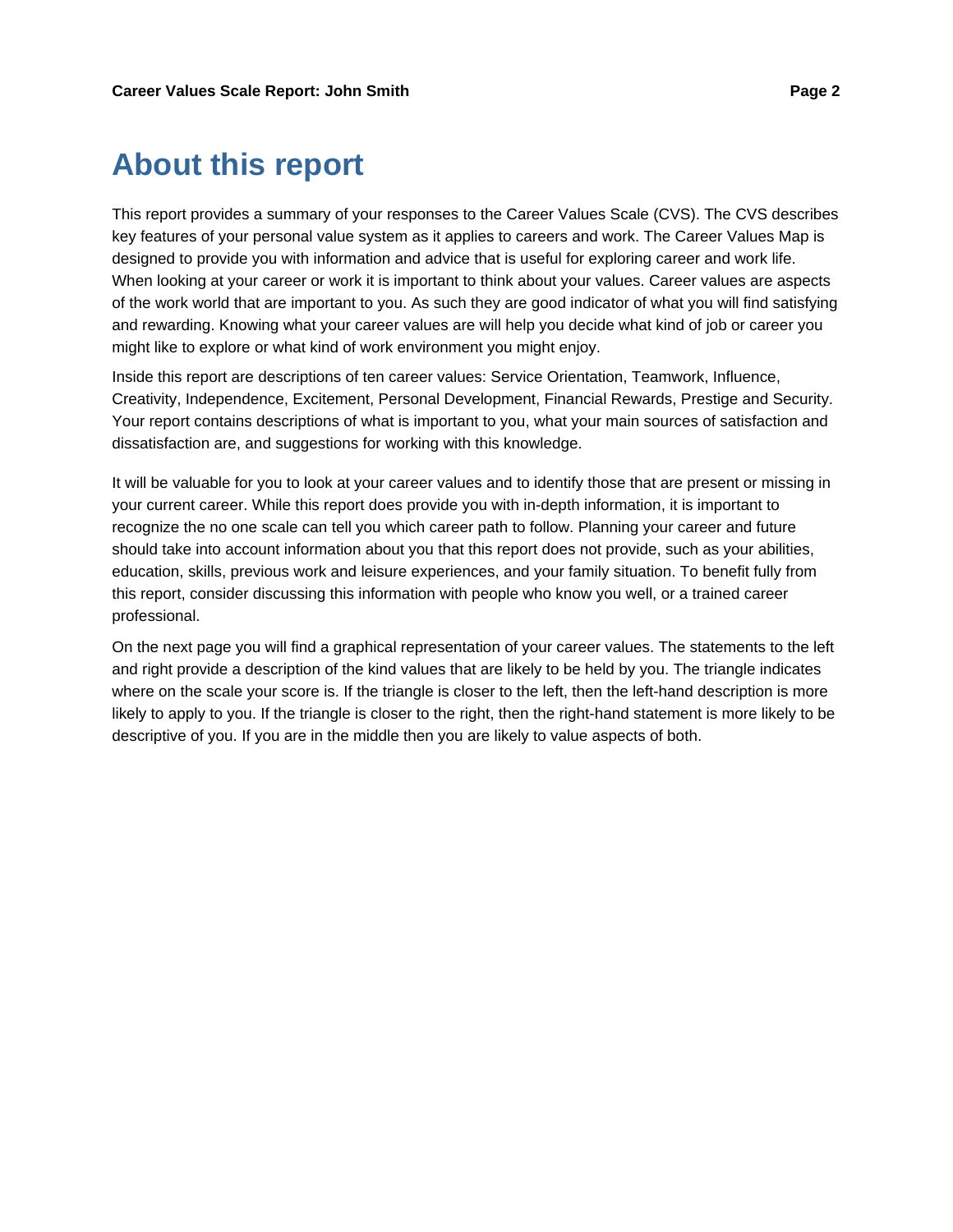### **Working with Others**

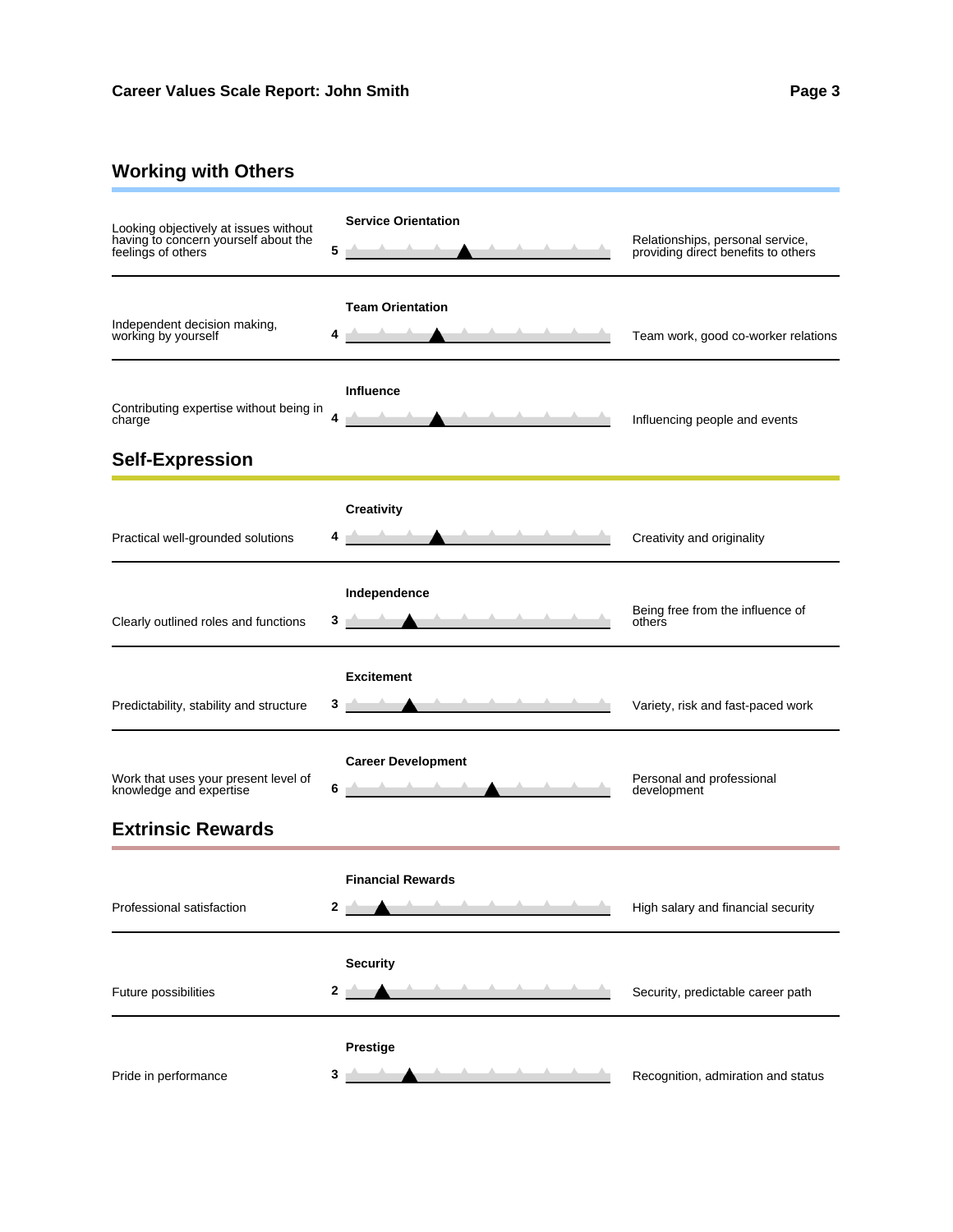### **Working with Others**

Every career involves some interaction with people. Your personal values strongly impact both the type and quality of interaction you prefer to have with others. Some individuals prefer an environment that is outgoing and warm, while others prefer a more formal and independent workplace. Knowing your values is important because it influences the types of personal interactions that you will find satisfying.

### **Service Orientation**



You will probably enjoy work that allows you to provide direct benefits to others, but which allows you to have time to work on tasks with few interpersonal requirements. When required to constantly deal with people issues you may become tired and dissatisfied. Similarly, you will likely to be dissatisfied if you do not see a connection between what you are doing and how it affects others. You will probably enjoy occupations that allow you to take people's concerns into consideration but not have to deal with them on an ongoing basis.

Sources of Satisfaction: Tasks that allow you work objectively but which you know have a positive effect on others

Sources of Dissatisfaction: Spending all of your time on direct customer service

### **Team Orientation**



You will be comfortable working in an environment that has a balance of team and independent work. You will feel satisfied where you have the opportunity to work closely with others and to have the opportunity to pursue your own goals. It is likely that you would feel dissatisfied in organizations where you are forced to work independently all of the time. At the same time you are likely to dislike spending all of your time working in groups, teams and committees. For some activities you will prefer working collaboratively for others you would rather work alone.

Sources of Satisfaction: A balanced mix of teamwork and independent work

Sources of Dissatisfaction: Having to work alone all of the time, having to work in groups all of the time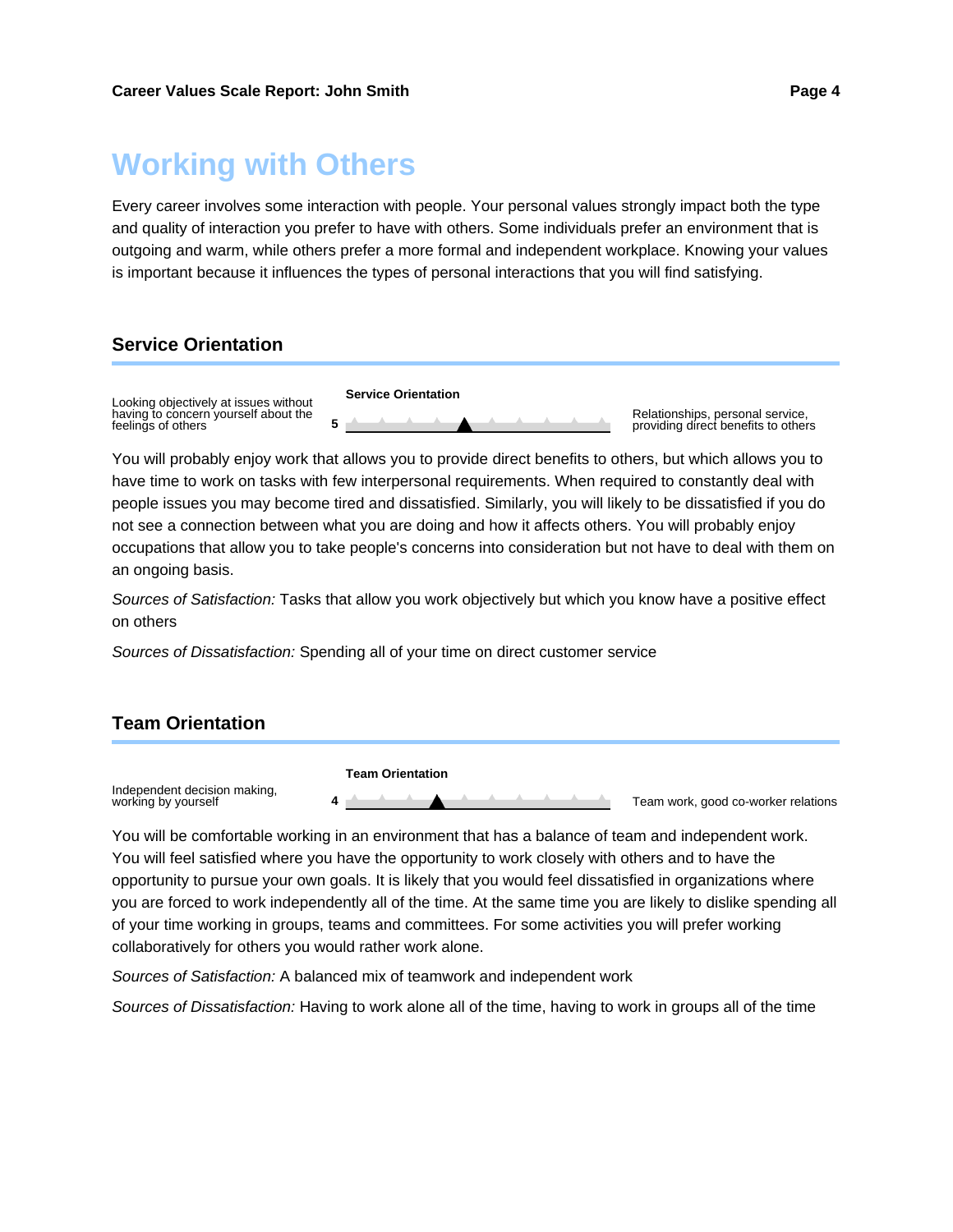### **Influence**

|                                                   | Influence |                               |
|---------------------------------------------------|-----------|-------------------------------|
| Contributing expertise without being in<br>charge |           | Influencing people and events |

You will be most comfortable in environments where you can take a leadership role in situations that deal with your area of expertise. You are likely to enjoy switching between being a leader or follower depending on the task. You will not enjoy situations where you always have the sole responsibility. Nor will you be completely satisfied where you always have the subordinate role. You will be happy to take charge when you feel it is warranted but you are equally comfortable letting others be the leaders.

Sources of Satisfaction: The opportunity to be in a leadership role where the tasks deal with your area of expertise

Sources of Dissatisfaction: High levels of responsibility in areas where you feel you are not expert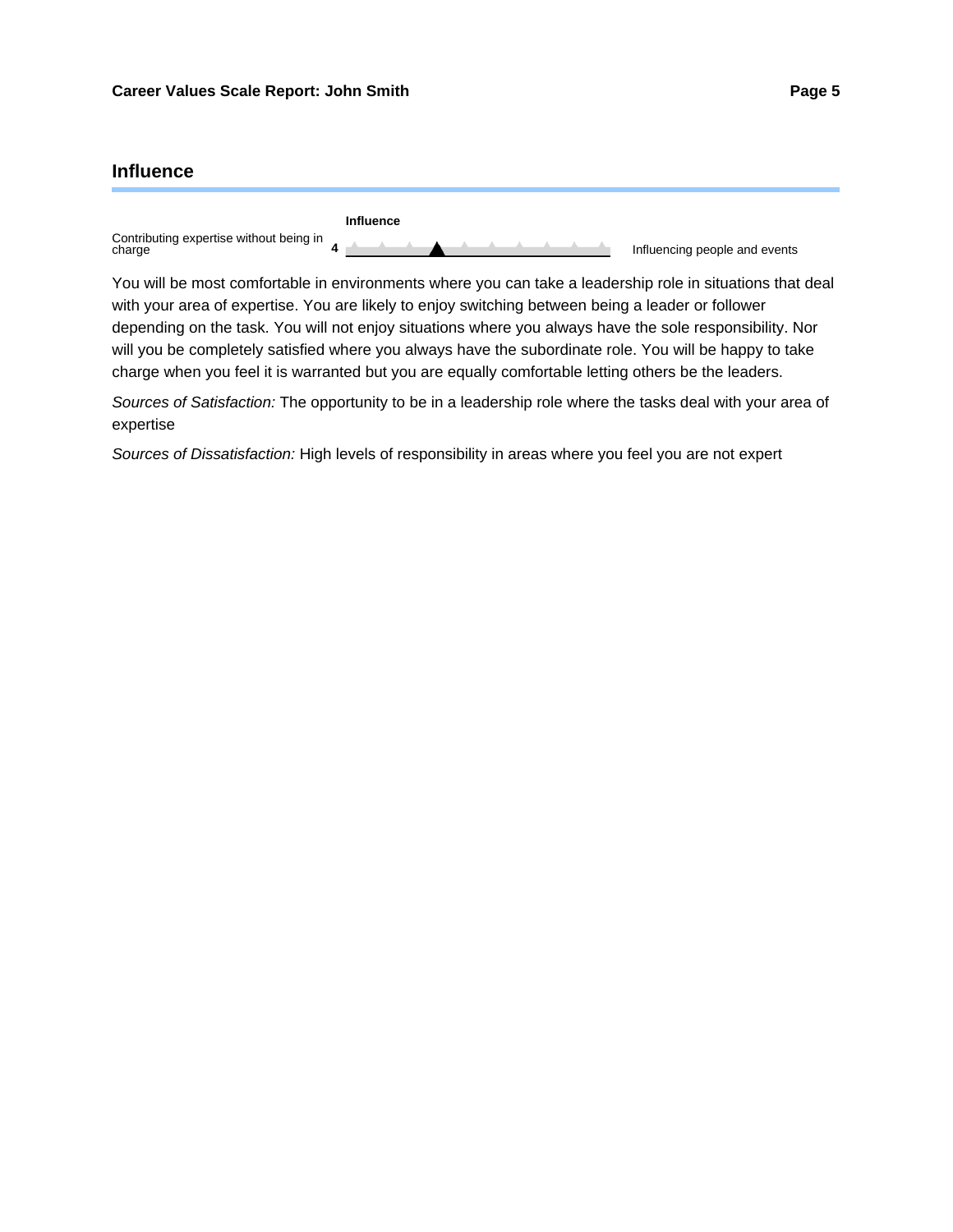# **Self-Expression**

Each individual approaches work in a unique way. Dfferences in self-expression can be attributed to how you value creativity, independence, excitement and personal development. Your values in these areas will influence both the types of tasks and work environments that you will find enjoyable and satisfying.

### **Creativity**



You enjoy focusing on practical, straightforward solutions and will feel satisfied in occupations where creativity is not a strong requirement. However, you are likely to enjoy the occasional creative challenge. People with values similar to yours enjoy solving problems and like solutions that are both practical and new. You are likely to feel dissatisfied in occupations that expect you to be too unconventional. Jobs where you have to spend all of your time on practical day-to-day activities will be equally frustrating. A balance of creative and practical activities will be preferable to you.

Sources of Satisfaction: A balance of creative and practical activities

Sources of Dissatisfaction: Too much emphasis on either unconventional innovation or practical activities

### **Independence**



You will be most at ease in environments where you can work closely with others and where decisions are reached through consensus. Since you value accommodation more than self-determination you are likely to be most satisfied where others help determine the pace and content of your work. Careers that involve highly independent decision-making will likely be uncomfortable for you. You will prefer to work where there are clear rules and regulations and where you can receive support and guidance from others.

Sources of Satisfaction: Working with others, good supervision, clearly outlined roles and functions

Sources of Dissatisfaction: Working alone, poor supervision, few rules and regulations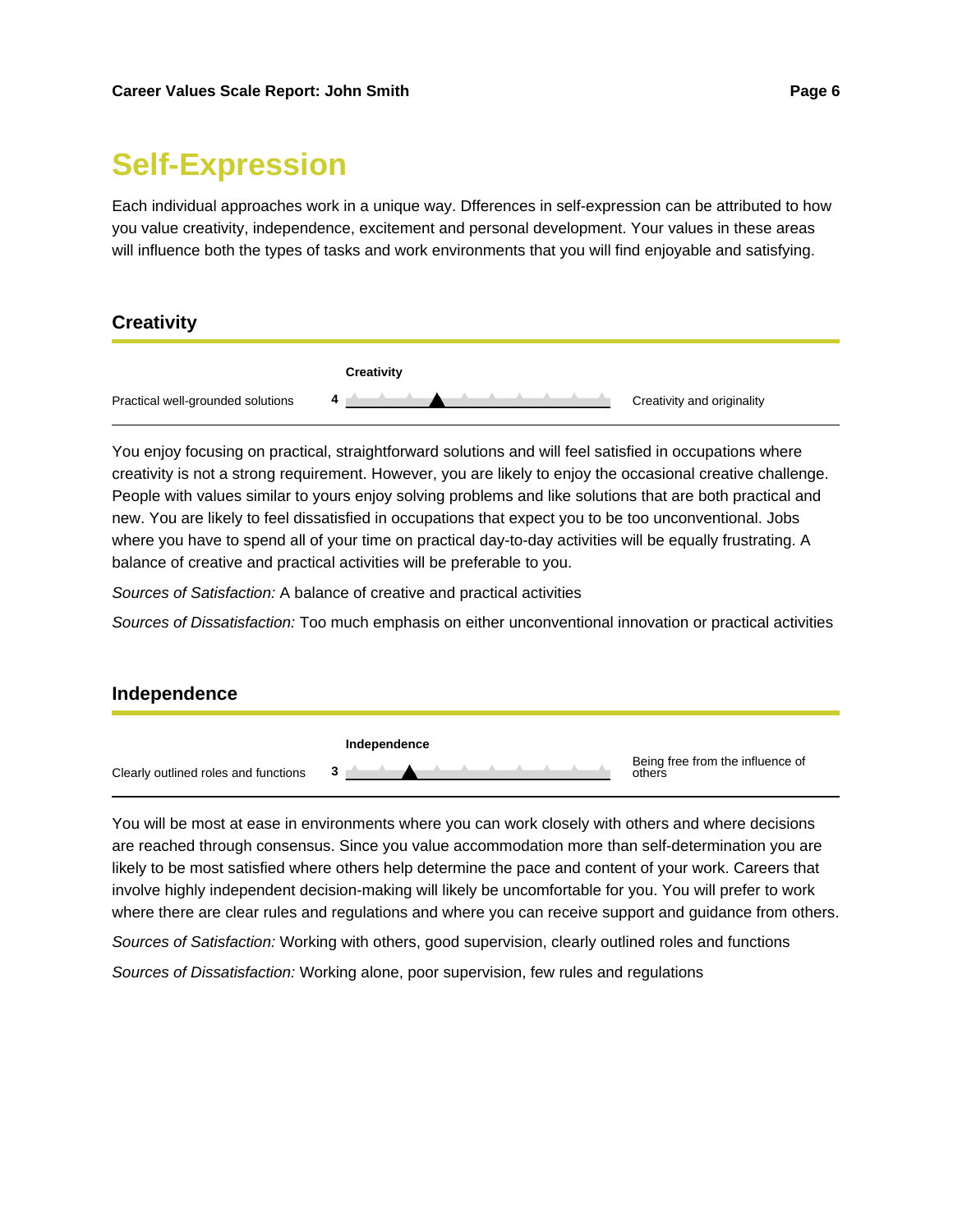### **Excitement**

|                                         | Excitement     |                                   |
|-----------------------------------------|----------------|-----------------------------------|
| Predictability, stability and structure | 3 <sup>o</sup> | Variety, risk and fast-paced work |

You are likely to be satisfied in environments where there is stability and structure. Jobs defined by clear methods will probably be attractive to you. You will not enjoy working in an organization where there is a great deal of change and where you are expected to be changing roles frequently. You enjoy established ways of working. You are most comfortable in occupations where most of your responsibilities are well defined and rarely change.

Sources of Satisfaction: Predictable, stable, and structured work

Sources of Dissatisfaction: A great deal of variety, change or risk

#### **Career development**

Work that uses your present level of knowledge and expertise **Career Development** Personal and professional **6** development

You will enjoy working in an environment that offers you some opportunity to develop work related skills. You will not be particularly interested in constantly upgrading your skills and will be quite satisfied in positions where you can work without too much learning or upgrading. Learning for learning's sake is not particularly motivating. However, you will probably enjoy the opportunity to increase your skills and knowledge when you see a direct link to your job.

Sources of Satisfaction: Professional development linked directly to your job

Sources of Dissatisfaction: Development activities not seen as relevant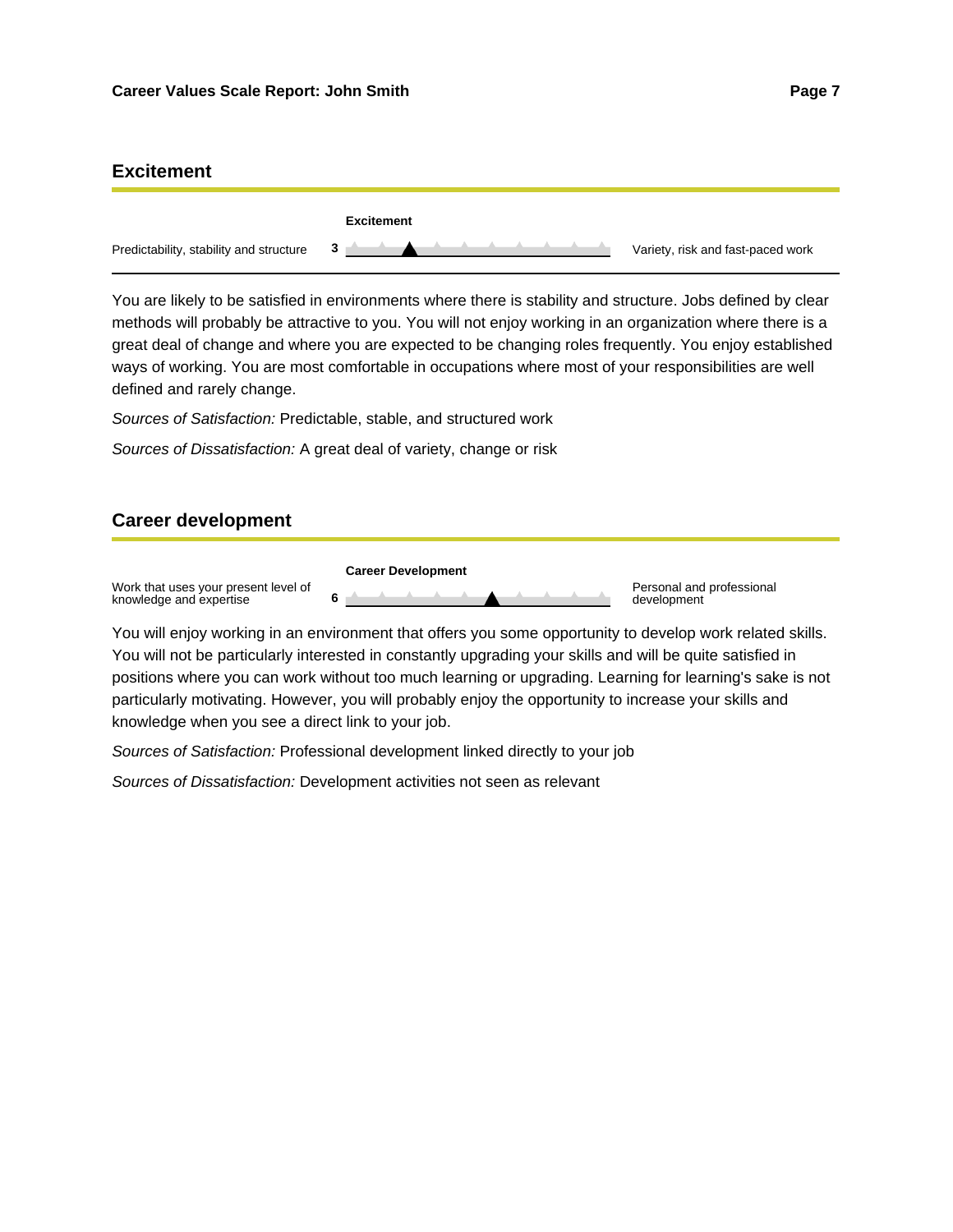## **Extrinsic Rewards**

This section looks at the things that motivate you. It examines how you value financial rewards, job security and prestige. Recognizing what motivates you is an important step in identifying ideal occupations and making career exploration and analysis easier.

### **Financial Rewards**



You place a relatively low value on financial rewards and incentives. You will probably be most satisfied in an organization that provides you with professional satisfaction. You will judge the value of what you do by how much pride you feel rather than by how much money you make. Money is not your prime motivator. You are likely to be willing to take a less well-paid job if you can be assured of learning new skills or using your professional expertise.

Sources of Satisfaction: Professional pride

Sources of Dissatisfaction: Work where concerns with money come first



You place a great deal of value on future possibilities and you are not overly concerned about job security. You are likely to become bored and dissatisfied where everything is predictable and routine. Since you do not particularly value working in an organization that is predictable and stable, you will be comfortable with change and rarely find it stressful. Your adaptability allows you to be effective in work settings where frequent change is the norm. You are likely to be satisfied with a career path where you change organizations and roles frequently

Sources of Satisfaction: Future possibilities

Sources of Dissatisfaction: A predictable and structured career path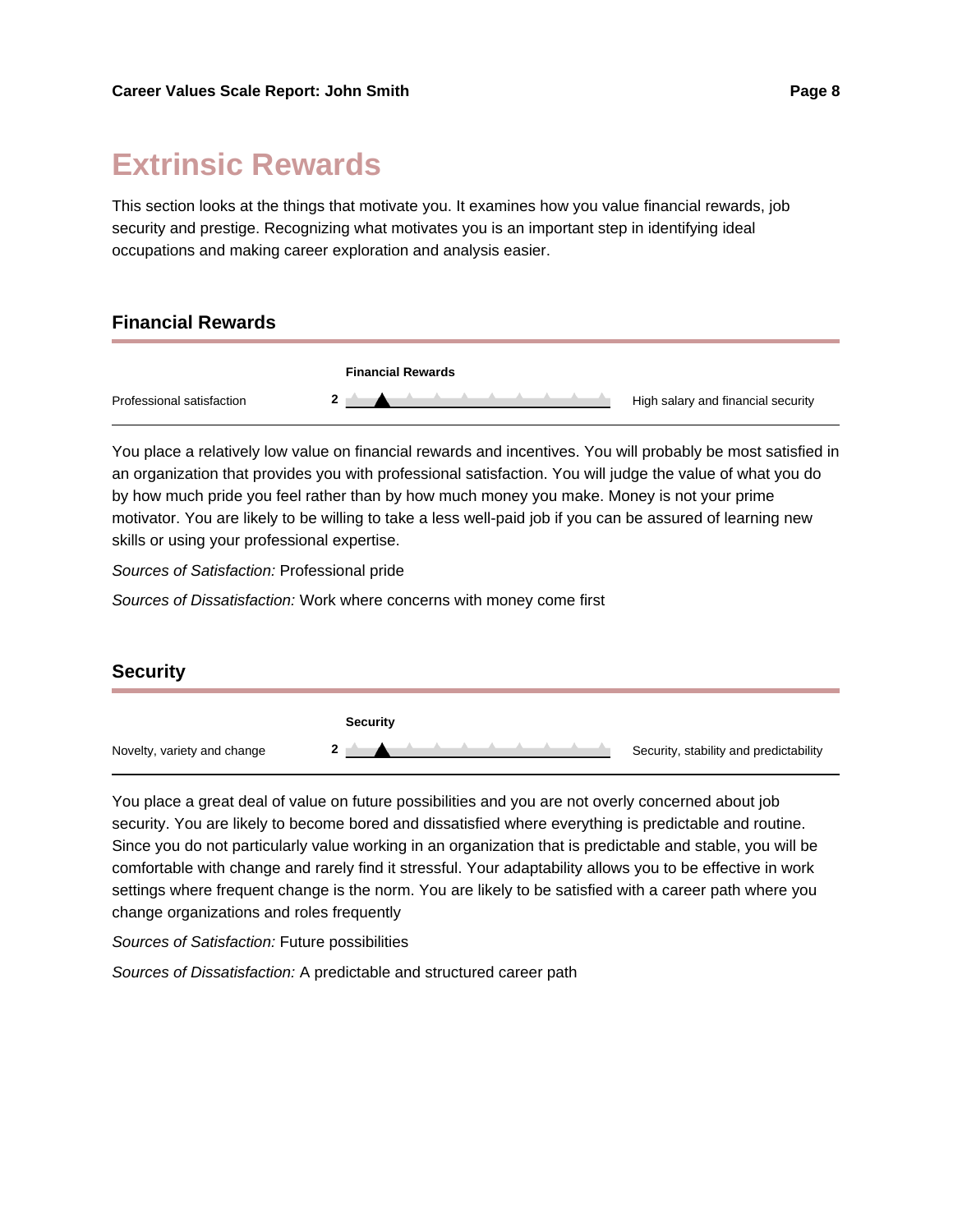### **Prestige**

|                      | Prestige |                                    |
|----------------------|----------|------------------------------------|
| Pride in performance |          | Recognition, admiration and status |

You judge the value of what you do by how good a job you have done rather than the acknowledgement you receive. As such you will be most satisfied working in an organization which values commitment rather than individual recognition. You will likely dislike working in occupations where you are always in the limelight or where others are always seeking recognition. You are unlikely to obtain much satisfaction from personal status or from status symbols. You are likely to enjoy positions that give you a sense of pride based on your performance rather than on the prestige of your occupation.

Sources of Satisfaction: Knowing for yourself that you have done a good job

Sources of Dissatisfaction: Being the center of attention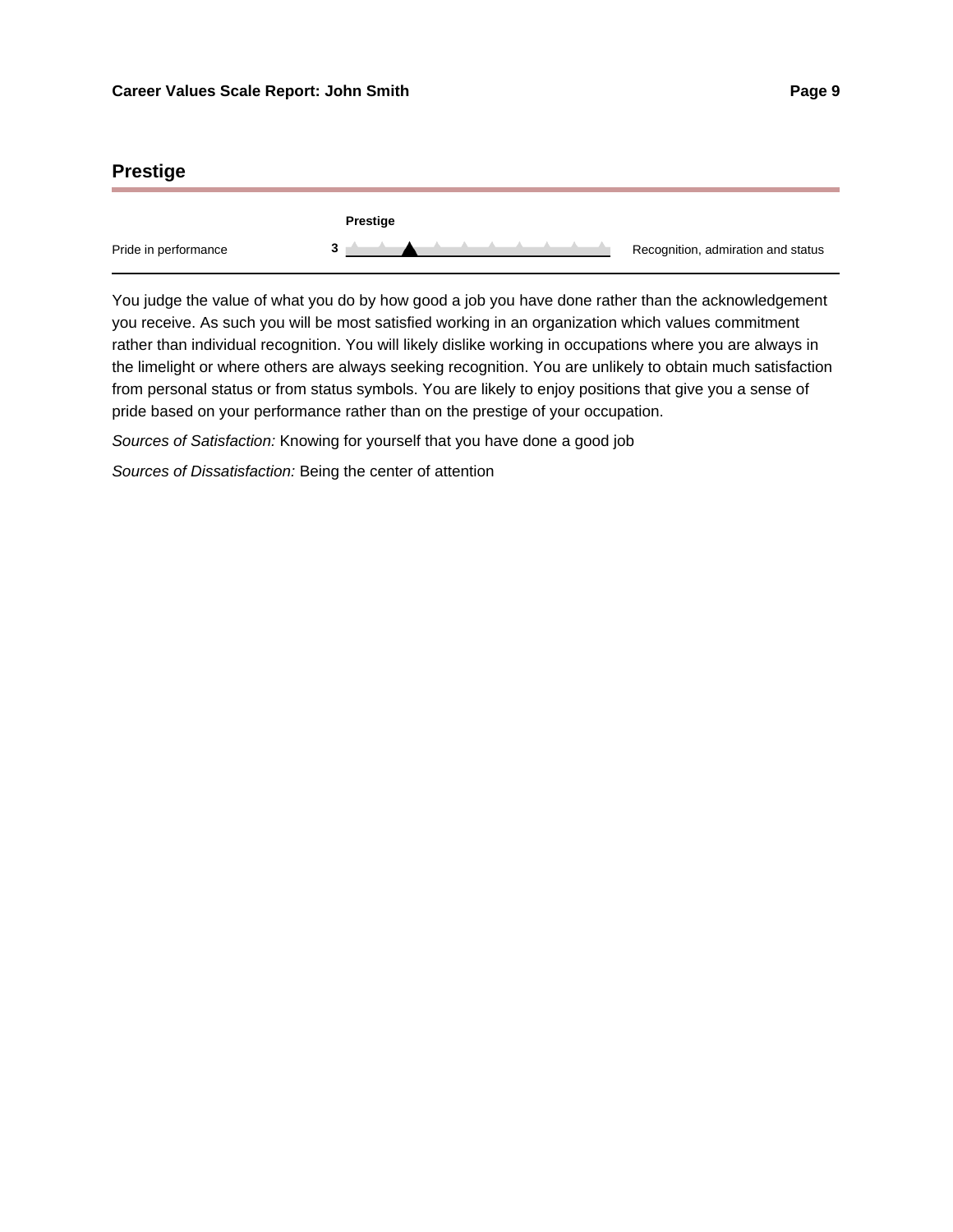# **Sources of Satisfaction**

### **When working with others your main sources of satisfaction are likely to be:**

Tasks that allow you work objectively but which you know have a positive effect on others A balanced mix of teamwork and independent work The opportunity to be in a leadership role where the tasks deal with your area of expertise

### **In the area of self-expression your main source of satisfaction is likely to be:**

A balance of creative and practical activities Working with others, good supervision, clearly outlined roles and functions Predictable, stable, and structured work Professional development linked directly to your job

### **Your main sources of satisfaction in the area of extrinsic rewards are:**

Professional pride Future possibilities Knowing for yourself that you have done a good job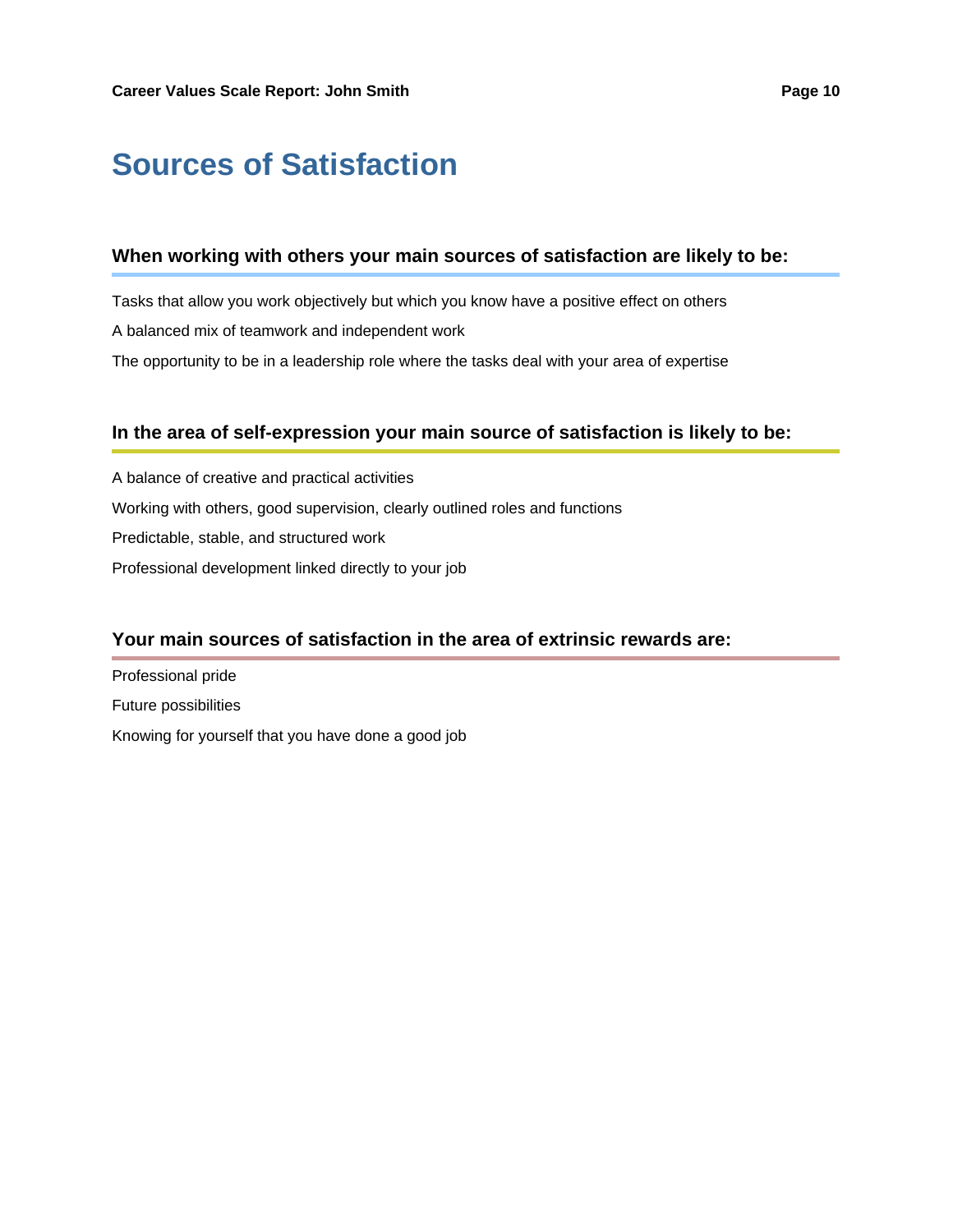# **Sources of Dissatisfaction**

### **When working with others your main sources of dissatisfaction are likely to be:**

Spending all of your time on direct customer service Having to work alone all of the time, having to work in groups all of the time High levels of responsibility in areas where you feel you are not expert

### **In the area of self-expression your main source of dissatisfaction is likely to be:**

Too much emphasis on either unconventional innovation or routine activities Working alone, poor supervision, few rules and regulations A great deal of variety, change or risk Development activities not seen as relevant

### **Main sources of dissatisfaction in Extrinsic Rewards are:**

Work where concerns with money come first A predictable and structured career path Being the center of attention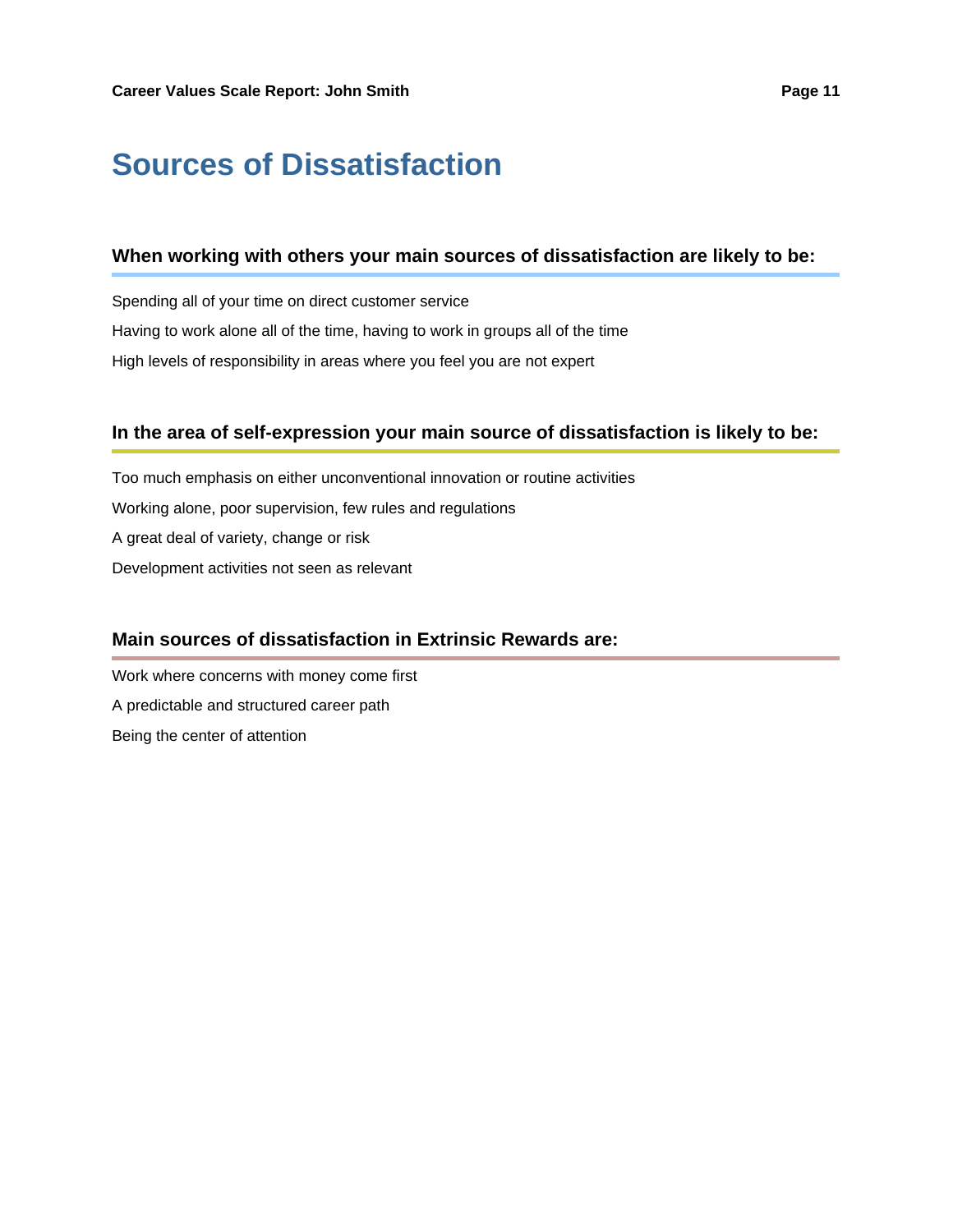### **Working with your career values**

Putting together a comprehensive career plan with specific goals is one of the most important steps in managing your career successfully. Examining your values will help you determine what your priorities are in your current situation and help you plan for the future. "What is important to you?" is the fundamental question in the career planning process.

First, read through your report a number of times. Pay close attention to what it says about you and highlight the statements you believe describe you best. Second, underline the statements that surprise you.

Having read about your values it will be helpful to complete the following exercises and think about the following questions. This will give you a clearer picture of what is really important to you.

### **Deciding on your core career values**

Choose four or five career values that you feel are essential for you to be satisfied in your career. If you feel you cannot do without a value, it is likely to be a core career value. Your career satisfaction is likely to depend on these values being fulfilled. Write the names of these values below.

### **My Core Career Values**

This exercise should be carried out periodically. Come back to this report in 6 months, re-read the values and complete this exercise again. Did anything change? What changed? Why did they change? What impact have these changes had on your career?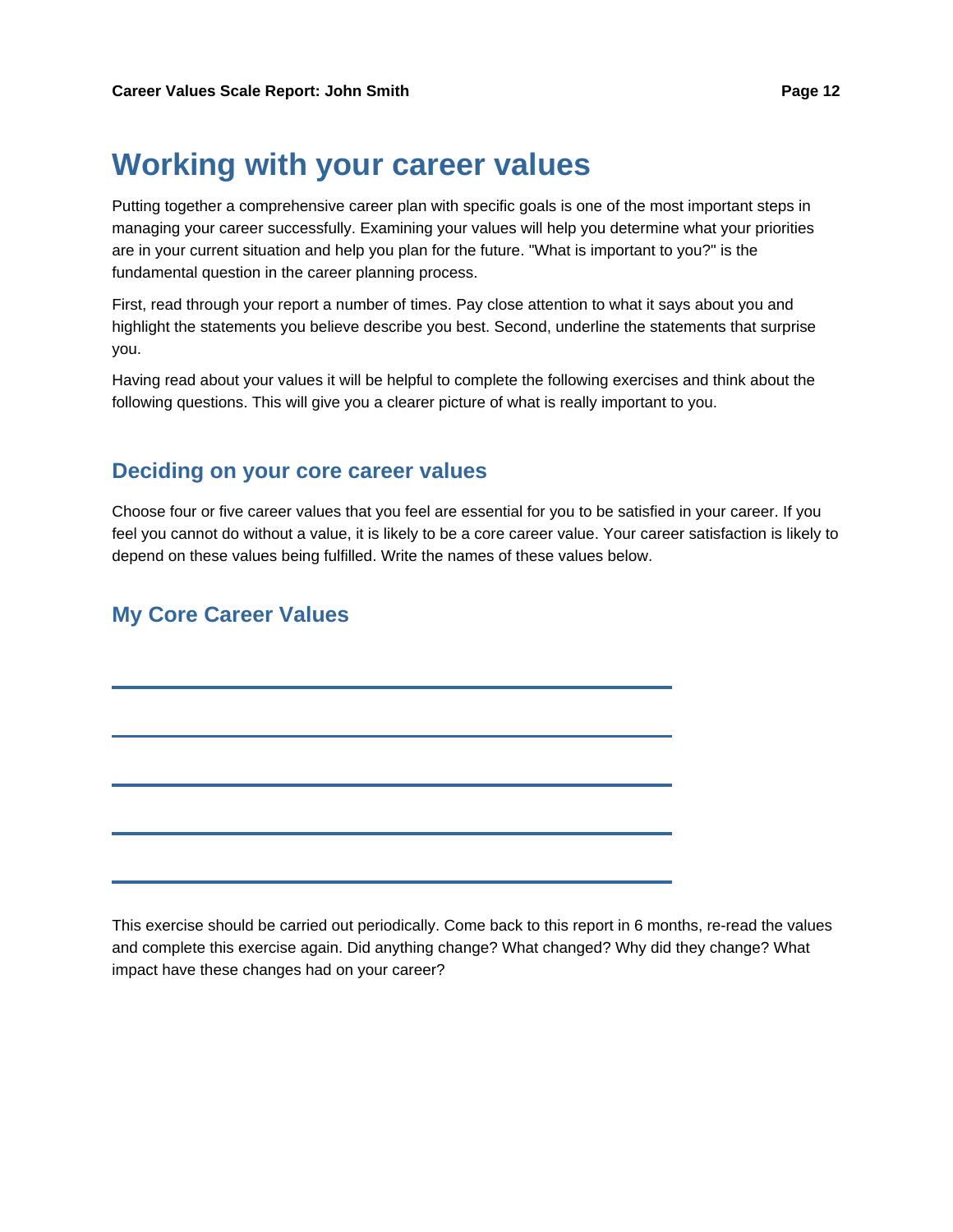### **Your current career situation**

In this exercise you will look at the satisfiers and dissatisfiers associated with each value. Your task is to look at each pair below and decide which best represents your present situation. Circle the S or the D when you have decided. Please do this for all values.

**Service Orientation** - Which of the following best describes your current career situation?

- S Working objectively on task which have a positive effect on others
- D Spending all of your time on direct customer service

**Team Orientation** - Which of the following best describes your current career situation?

S - A balanced mix of teamwork and independent work

D - Having to work alone all of the time or having to work in groups all of the time

**Influence** - Which of the following best describes your current career situation?

- S Having a leadership role where the tasks deal with your area of expertise
- D Having high levels of responsibility in areas where you feel you are not expert

**Creativity** - Which of the following best describes your current career situation?

S - A balance of creative and practical activities

D - Too much emphasis on either unconventional innovation or routine activities

**Independence** - Which of the following best describes your current career situation?

- S Good supervision, clearly outlined roles and functions
- D Working alone, poor supervision not enoughrules and regulations

**Excitement** - Which of the following best describes your current career situation?

- S Predictable, stable, and structured work
- D A great deal of variety, change or risk

**Career Development** - Which of the following best describes your current career situation?

S - A balance of new activities and consistent routines

D - Too much routine or too much change and risk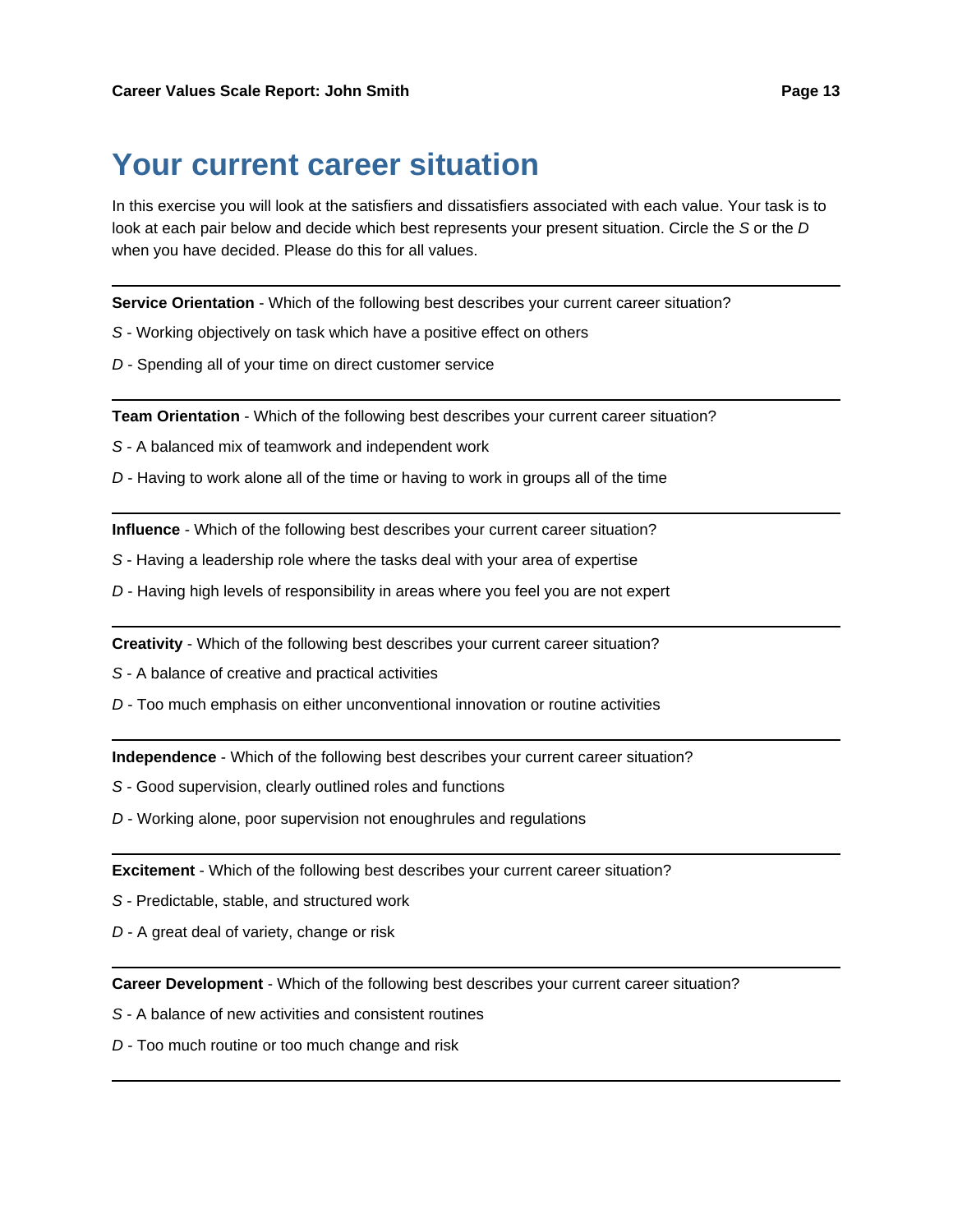**Financial Rewards** - Which of the following best describes your current career situation?

- S Lots of professional pride
- D Work where concerns with money come first

**Security** - Which of the following best describes your current career situation?

- S Future possibilities
- D A predictable and structured career path

**Prestige** - Which of the following best describes your current career situation?

- S Knowing for yourself that you have done a good job
- D Being the center of attention

Now that you have decided on which of the above pairs best represent your current situation, please do the following.

Count the number of Ss and write it below.

Count the number of Ds and write it below.

If you have more Ss than Ds you are likely to be having a positive career experience. Check to see that the Core Values listed on the previous page are Ss. If any of them are Ds then you may still experience some frustration in relation to them. Ask yourself the following questions.

If you have more Ds than Ss then you are likely to be feeling somewhat dissatisfied in your current career situation. This will be especially true if you have a large number of core values classified as D. Ask yourself the following questions.

- Is the career that you have compatible with the values that you hold?
- What are the barriers to satisfaction?
- What is the probability of you having the opportunity to satisfy missing values in your present situation?
- What goals do you have in relation to your missing values?